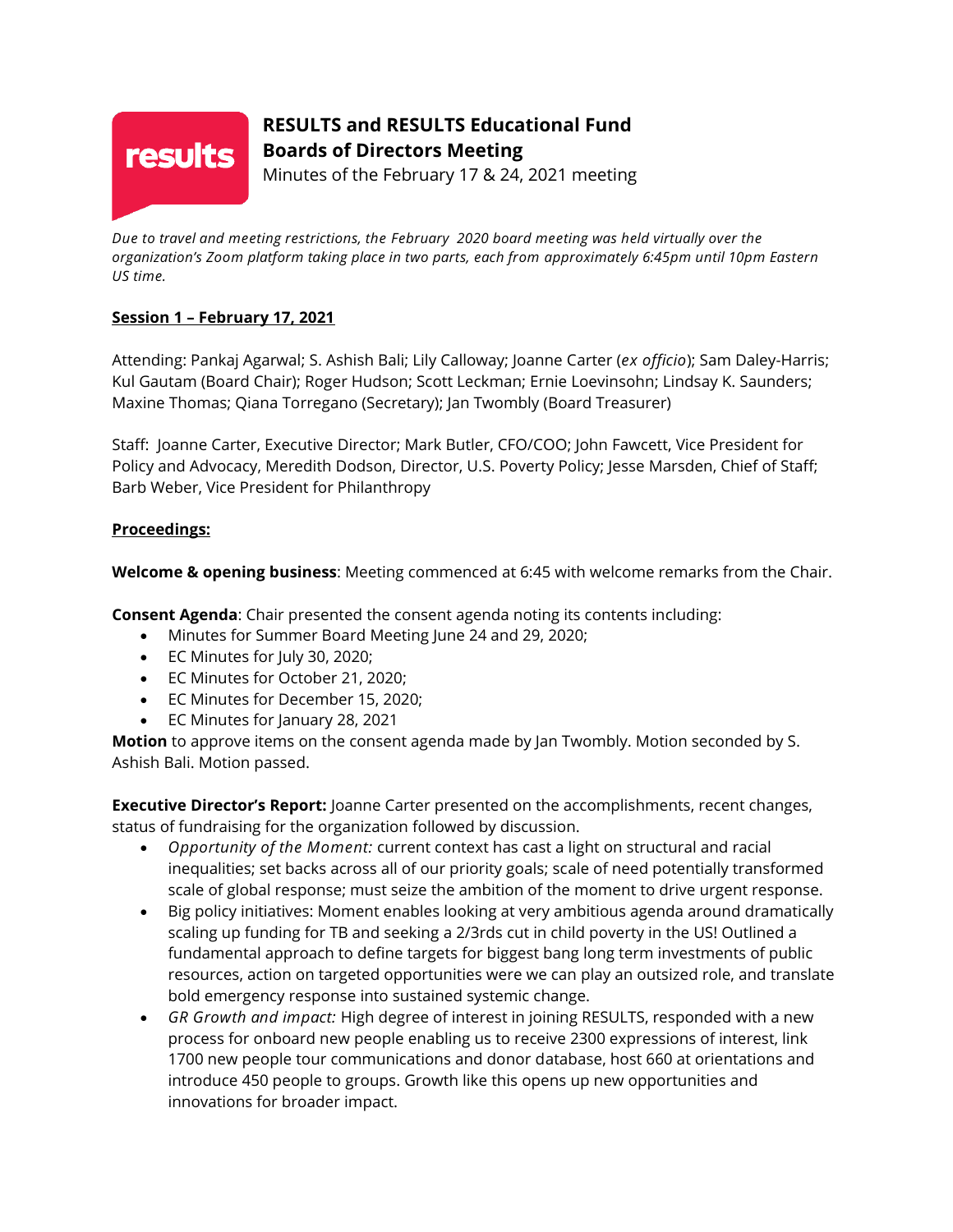- *Investing in ourselves:* outlined agenda to support organizational effectiveness commensurate with our policy ambitions, lifting known capacity constraints, increasing financial resilience and support functions, and prioritizing investments for supporting increased impact.
- *Transformation in Development:* need to build funding matched to our ambitious agenda as well as demonstrate an ambitious agenda that will attract funding for its potential impact on this moment. Enhance cross-team and cross-departmental engagement in the development process, and support and foster an organization-wide culture of philanthropy that will encourage transformational giving.
- *Challenges of the moment:* systems and processes have enabled remote work to continue; challenges of working during COVID are real and take a toll; wider political context impacting staff; staff are stretched and even covering capacity gaps presents its own challenges.

**Governance Committee:** Three-part discussion focused on alignment around board composition as relates to recruitment of new board member candidates; existing board member re-elections; and current bylaws provisions for EC membership. Board aligned on agreeing to seek 2 to 3 new candidates using guidance developed from previous survey, this discussion, and seeking input from staff.

Board member elections:

- **Motion** to re-elect S. Ashish Bali to a new three-year term 2021-2024 made by Scott Leckman and seconded by Jan Twombly. Motion passed.
- **Motion** to re-elect Pankaj Agarwal to a new three-year term 2021-2024 made by Jan Twombly and seconded by Maxine Thomas. Motion passed.
- **Motion** to re-elect Roger Hudson to a new three-year term 2021-2024 made by Sam Daley-Harris and seconded by Scott Leckman. Motion passed.

After discussion, Board agreed to make no new revisions to the Bylaws at this time.

**Audit Committee:** S. Ashish Bali, Member of the Audit Committee reported out on the clean findings of the previous audit.

**Finance & Compensation:** Jan Twombly, Treasurer and Chair of the Finance and Compensation Committee briefly reported updates covering the development of a supplemental FY21 budget accounting for fundraising surpluses, accompanying guidance on investment priorities for future surpluses aligned to strategic plan priorities and goals to invest in organization.

**Adjournment:** Kul summarized and Closed the meeting. Meeting adjourned 10:30pm.

### **Session 2 – February 24, 2021**

Attending: Pankaj Agarwal; S. Ashish Bali; Lily Calloway; Joanne Carter (*ex officio*); Sam Daley-Harris; Kul Gautam (Board Chair); Roger Hudson; Scott Leckman; Ernie Loevinsohn; Lindsay K. Saunders; Maxine Thomas; Qiana Torregano (Secretary); Jan Twombly (Board Treasurer)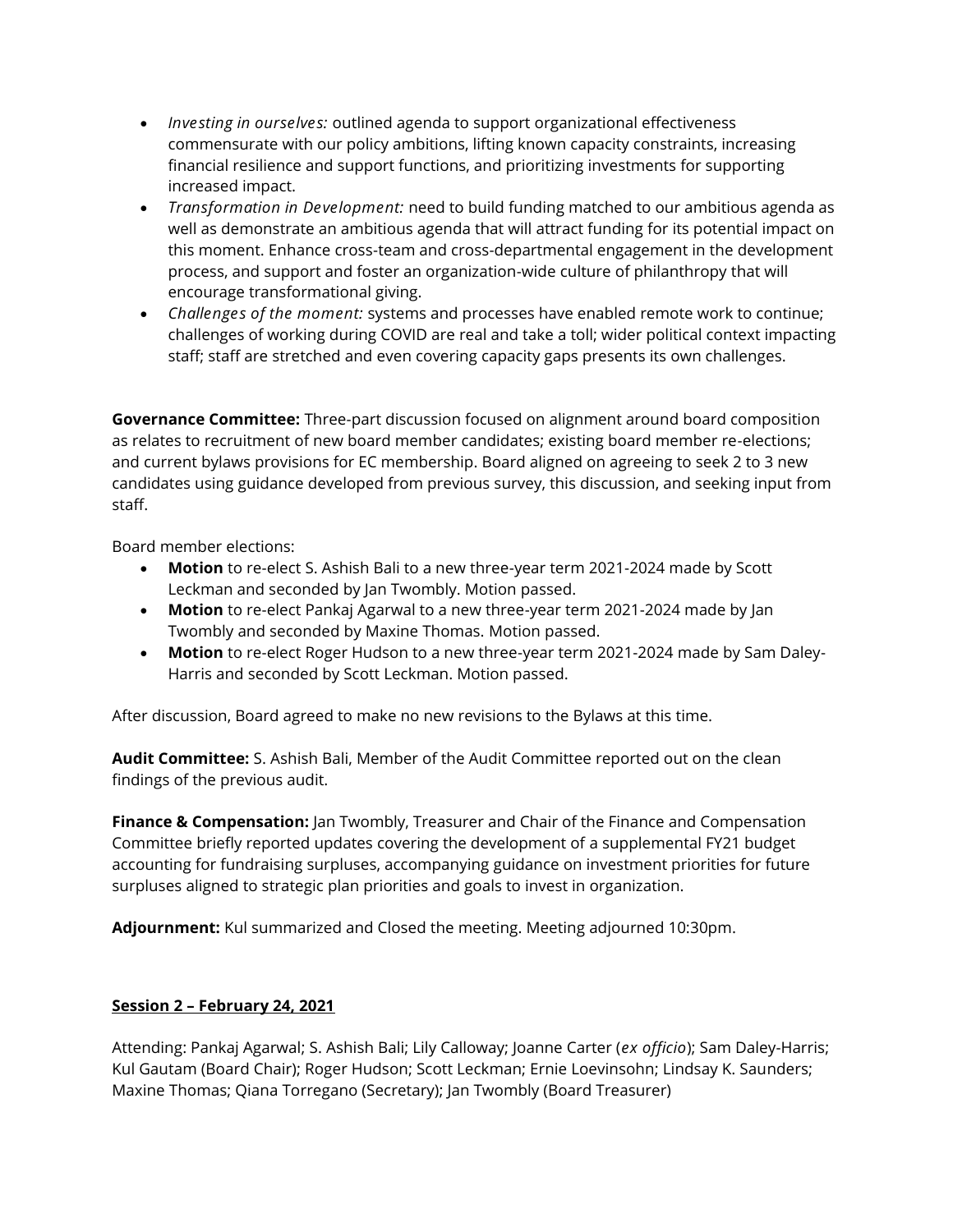Staff: Joanne Carter, Executive Director; Mark Butler, CFO/COO; John Fawcett, Vice President for Policy and Advocacy, Meredith Dodson, Director, U.S. Poverty Policy; Jesse Marsden, Chief of Staff; Barb Weber, Vice President for Philanthropy

## **Proceedings:**

**Welcome & opening business**: Meeting commenced at 6:30 with welcome remarks from the Chair.

#### **Committee Reports**: Committees reported recent updates

- Grassroots Board Members Committee reported on recent activities and noted upcoming election for Qiana's seat.
- Fundraising Committee led a discussion following a proposal to adopt a new 2021 Board Giving Campaign. Board agreed to have a campaign but requested that the Committee collect the incoming board pledge forms and tally the combined pledges to generate the target for the campaign.
- AO Council Chair Maxine Thomas noted that further updates are pending upcoming AO Council meeting and would be willing to share new information following that meeting.

### **Departmental Updates from Staff:** Senior Staff shared updates on recent and upcoming activities.

- Finance & Administration: Mark Butler, CFO/COO shared updates highlighting top forthcoming priorities:
	- o Building the organization to support a bold and ongoing movement
	- o Improving systems and management skills
	- o Closing gaps against current work through IT, finance, and risk management structures as well as strengthened M&E systems
	- o Begin analysis of steps for returning to normal operations though noted that this will be some ways off and is not expected soon
- Campaigns Team: John Fawcett, VP for Policy & Advocacy provided updates
	- $\circ$  Discussed recent launch of First 100 Days Campaign with goal to engage all of the Senate and 3/4ths of the House.
	- $\circ$  Reviewed current and ongoing emphasis on bipartisanship particularly through supporting a values-based approach to conservative offices; Continued growth and expansion, including emphasis on "purple" districts; and Engaging and amplifying emerging centers of bipartisan power on Capitol Hill
	- o Reviewed the significant growth in the team with a number of funded open and hiring positions some of which are made possible through recent fundraising successes.
- Development: Barb Weber, VP for Philanthropy provided updates
	- o Summarized importance and resonance of RESULTS' work at this cultural moment
	- o Provided overview of development team and existing capacity
	- o Outlined a few areas of emphasis for the development program
		- Strengthening the quality of relationships with donors
			- Leveraging existing partnerships toward the possibility of transformational support
			- Expanding donor participation through new modes of engagement